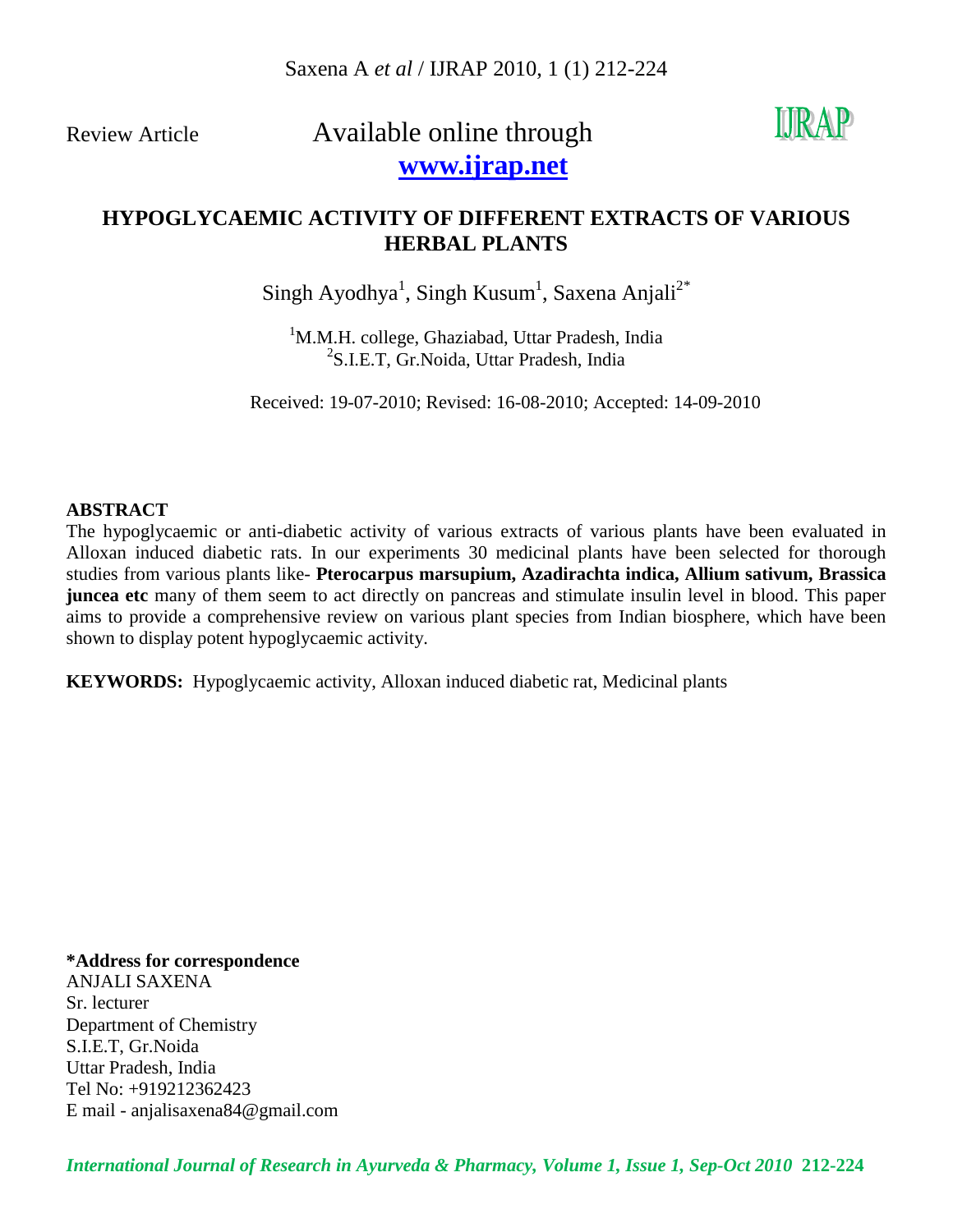#### **INTRODUCTION**

Hyperglycaemia or diabetes mellitus is caused by inherited or acquired deficiency in production of insulin by the pancreas or by the ineffectiveness of the insulin produced. Such a deficiency results in increased concentration of glucose in the blood, which in turn damage many of the body systems in particular the blood vessels and nerves. Chronic hyperglycaemia during diabetes causes glycation of body proteins that in turn lead to secondary complications effecting eyes , kidneys, nerves and arteries. A part from currently available therapeutic options many herbal medicines have been recommended for the treatment of diabetes medicinal plants have the advantage of having no side-effects. Some of them are be used in traditional systems of medicines from hundreds of the years in many countries of the world. Till today met forming is the only ethical drug approved for the treatment of NIDDM patient which is derived from a medicinal plants Galega officinalis historically used for treatment of Diabetes in medieval Europe.

According to WHO more than one million people rely on herbal medicines to some extants. The WHO has listed 21,000 plants have reported medicinal uses around the world. India has rich medicinal plant flora of some 25,000 species of these 150 species is commercially used for extracting medicines or drug formulation.

In India the medicines the use of medicinal herbs is as old as 1500 BC, underline the medical culture of India both folk traditions as well as codified knowledge system is a deep understandings of the medicinal value of the plants starting with the references in the Atharveda. We have textual evidence of a tradition of use of medicinal plants that is more than 3000 years old.

Over the last few years, researchers have aimed at identifying and validating plants derived substances for the treatment of various diseases. Interestingly, it is estimated that more than 25% of modern medicines are directly or indirectly derived from plants.

In this context, it worth mentioning that Indian plants are considered a vast source of several pharmacologically active principles and compounds that are commonly used in home remedies against multiple ailments .Neem and turmeric are quite popular among these important medicinal plants and several pharmacologically active compounds have been isolated and extracted from these plants<sup> $(1-10)$ </sup>

Pterocarpus marsupium(commonly known as vijaysar) is another Indian plant, which has enormous traditional uses against various diseases and bioactive compounds have been isolated from this plant also. In hilly regions throughout the Deccan Peninsula, and extending to Gujarat, Madhya Pradesh, Uttar Pradesh, Bihar and Orissa .In India, it grows wild especially in dry forest,outer Himalayas Shivaliks, South Indian plateau with altitudes ranging from 250-1200m and also cultivated throughout Indian subcontinent. . In a clinical study, oral administration of 2,3 and 4gm of aqueous study of Vijaysar has been given per day to control fasting and post-prandial glucose levels by 12 weeks in 73, 16 and 10 % respectively of the 67 out of 97 patients who responded to therapy.<sup>(11)</sup> leaves, stem and roots of this plant are used as ethno-medicines against various human ailments. Extensive chemical investigations on various part of the tree have been carried out and more than 50 compounds have been isolated. which are biologically active against various major and minor diseases including Diarrhea, dysentery, leucoderma, elephantiasis etc.

Therefore in this article comparison between different medicinal plants having hypoglycaemic and anticatract activities are illustrated. This article will enhance the existing knowledge of medicinal plants, and also create the awareness of possible new therapeutic uses for t he development of pharmaceutical entities or dietary adjuncts for better health care in the near future.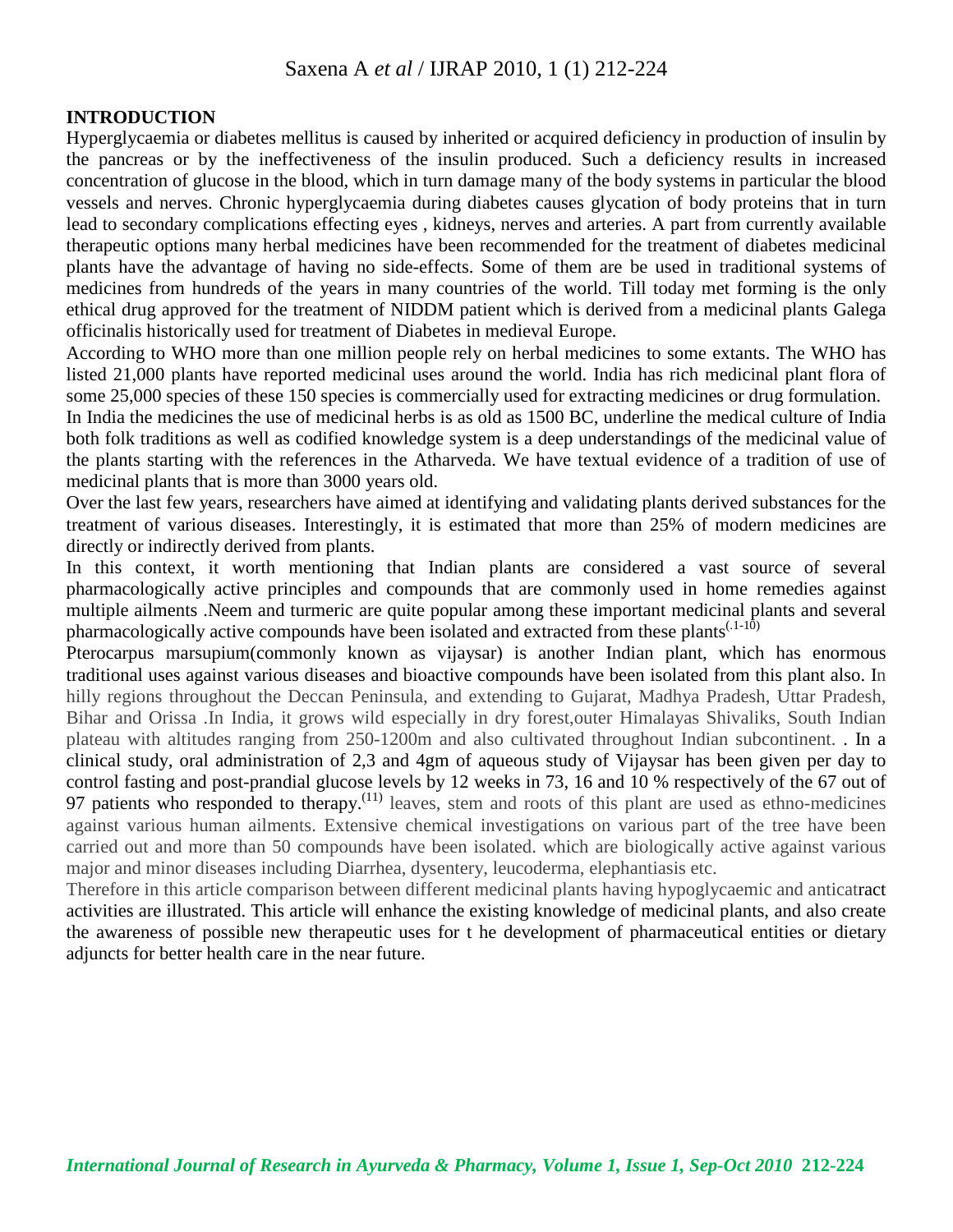#### **LIST OF COMPARATIVE STUDY OF THE VARIOUS MEDICINAL/ HERBAL PLANTS FOR HYPOGLYCAEMIC AND ANTICATARACT AILMENT**

| <b>PLANT</b><br>NAME/<br><b>FAMILY</b>                                                            | COM<br><b>MON</b><br><b>NAME</b> | <b>PART</b><br>OF<br><b>PLANT</b><br><b>USED</b> | <b>TYPE</b><br>OF<br><b>EXTRA</b><br><b>CT</b>                                                                    | <b>DOSE PARAMETER</b>                                                                                                                                                                                                                                                                 | <b>OBSERVED RESULTS</b>                                                                                                                                                                                       |
|---------------------------------------------------------------------------------------------------|----------------------------------|--------------------------------------------------|-------------------------------------------------------------------------------------------------------------------|---------------------------------------------------------------------------------------------------------------------------------------------------------------------------------------------------------------------------------------------------------------------------------------|---------------------------------------------------------------------------------------------------------------------------------------------------------------------------------------------------------------|
| Aegle<br>marmelos<br>(L.)<br>Correa ex<br>Roxb.<br>(Family:<br>Rutaceae)                          | Holy<br>Fruit<br>Tree            | Leaf                                             | Aqueous<br>leaf<br>extract<br>(12)                                                                                | Antihyperglycemic activity of aqueous leaf extract in<br>streptozotocin induced diabetic rats. <sup>(12)</sup> Each group of<br>animals was treated daily over 14 days orally by<br>different doses by means of a catheter<br>under mild ether anaesthesia                            | Increases utilization of<br>glucose; either by direct<br>stimulation of glucose uptake<br>or via the mediation of<br>enhanced insulin<br>secretion <sup>(13)</sup>                                            |
| <b>Allium</b><br>cepa L.<br>[Family:<br>Liliaceae]                                                | Onion                            | Bulb $^{(14)}$                                   | Ether<br>soluble<br>fraction<br>of<br>$\text{onion}^{(14)}$                                                       | Hypoglycemic activity of ether soluble fraction of<br>onion (0.25 mg/kg p.o.) in normal rabbits $(14)$                                                                                                                                                                                | Lowers blood glucose level<br>and has potent antioxidant<br>activity, which may account<br>for the hypoglycemic potential                                                                                     |
| <b>Allium</b><br>sativum L.<br>[Family:<br>Alliaceae]                                             | Garlic                           | Whole<br>Plant                                   | ethanol,<br>petroleu<br>m ether<br>and<br>ethyl<br>acetate<br>extract<br>in<br>alloxaniz<br>ed<br>rabbits<br>(15) | Antihyperglycemic activity of ethanol, petroleum<br>ether and<br>ethyl acetate extract in alloxanized rabbits at a dose<br>of 0.25 mg/kg, orally $^{(15)}$                                                                                                                            | It has been found that the ethyl<br>ether extract from garlic is the<br>most potent and active<br>principle producing maximum<br>hpoglcaemic activity due to<br>increased insulin like activity<br>of plasma. |
| Aloe vera<br>(L.)<br>Burm.f.<br>[Family:<br>Aloaceae]                                             | Aloe                             | Whole<br>Plant <sup>(16)</sup>                   | leaf pulp<br>$extracts$ <sup><math>(1)</math></sup><br>7)                                                         | Hypoglycemic activity of the plant (200 and 300<br>mg/kg p.o.) on normal fasted rats, oral glucose-<br>loaded rats and<br>streptozotocin-induced diabetic rats <sup>(16)</sup><br>Hypoglycaemic activity of leaf pulp extracts in type I<br>and type II diabetic rats <sup>(17)</sup> | Maintains glucose homeostasis<br>by controlling the<br>carbohydrate metabolizing<br>enzymes <sup>(16)</sup>                                                                                                   |
| <b>Artemisia</b><br><i>pallens</i><br>Wall. ex<br>DC.<br>(Family:<br>Composit<br>$\underline{ae}$ | Davana                           | Aerial<br>parts                                  | Methano<br>l extract<br>of the<br>aerial<br>parts <sup>(18)</sup>                                                 | Antihyperglycemic activity of aerial parts (100<br>mg/kg, orally) in glucose-fed hyperglycaemic and<br>alloxan-induced diabetic rats. Moderate<br>hypoglycaemic effect (1000 mg/kg) in fasted normal<br>rats $^{(18)}$                                                                | Inhibits glucose re-absorption<br>or increase in peripheral<br>glucose utilization <sup>(18)</sup>                                                                                                            |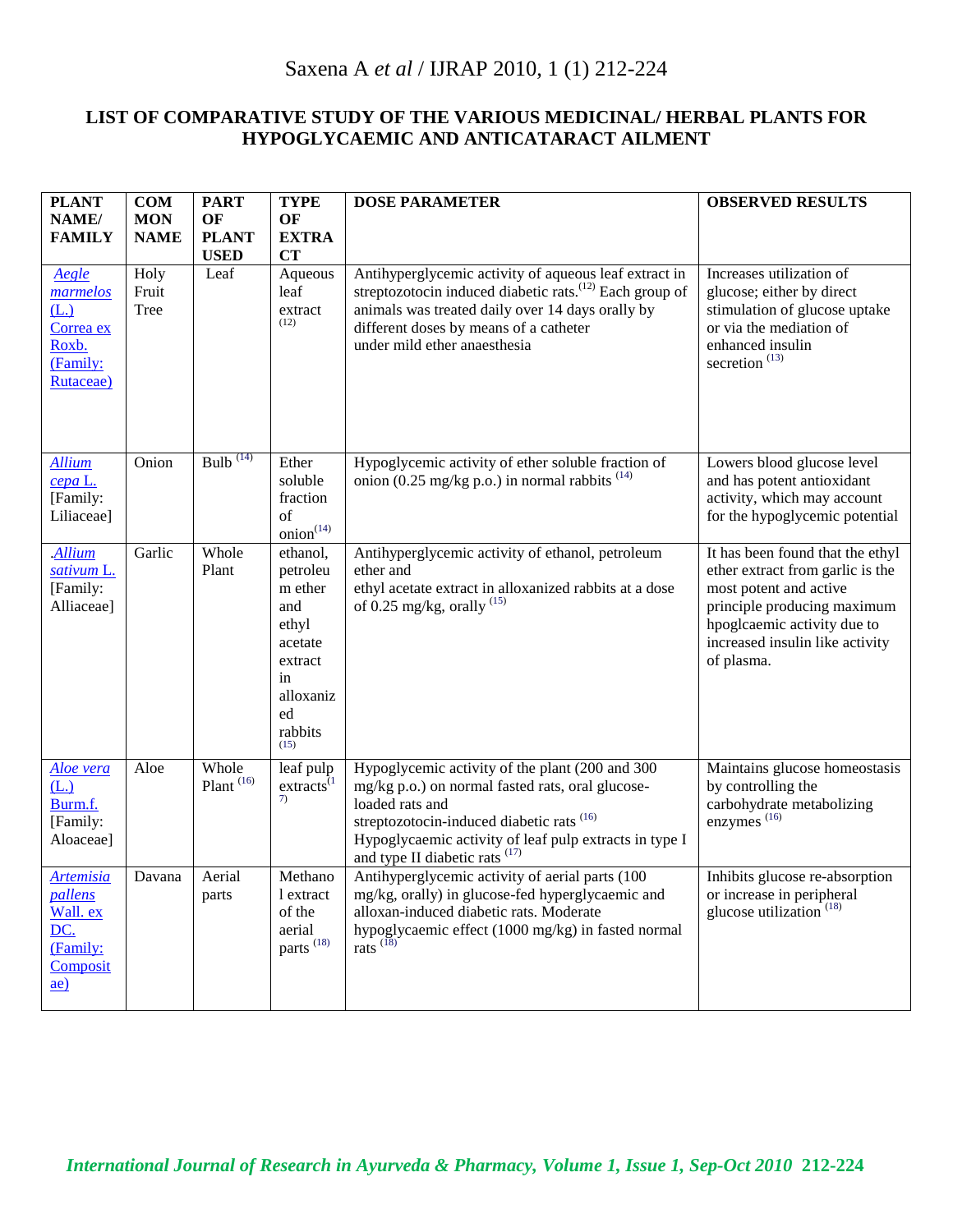| <b>Annona</b><br>squamosa<br><u>L.</u><br>[Family:<br>Annonace<br>ae]                                             | Sugar<br>apple          | Leaf                                          | Ethanoli<br>c leaf-<br>extract<br>(19) | Hypoglycemic and antihyperglycemic activities of<br>ethanolic leaf-extract (350 mg/kg, orally) in normal,<br>streptozotocin (STZ)-diabetic rats and alloxanized<br>rabbits <sup><math>(19)</math></sup>                                                                                                                                                                                                                         | Lowers blood glucose level                                                                                                                                                                                                               |
|-------------------------------------------------------------------------------------------------------------------|-------------------------|-----------------------------------------------|----------------------------------------|---------------------------------------------------------------------------------------------------------------------------------------------------------------------------------------------------------------------------------------------------------------------------------------------------------------------------------------------------------------------------------------------------------------------------------|------------------------------------------------------------------------------------------------------------------------------------------------------------------------------------------------------------------------------------------|
| <b>Androgra</b><br>phis<br><i>paniculata</i><br><b>Nees</b><br>(Family:<br><b>Acanthace</b><br>$\underline{ae}$ ) | King<br>of<br>Bitter.   | Whole<br>Plant                                | Aquous<br>extract                      | Hypoglycemic and antihyperglycemic activity in<br>normal and streptozotocin<br>induced diabetic rats, orally. Its hypoglycaemic effect<br>has been tried in various way. scan prevent induction<br>of hyperglycaemia significantly ( $P < 0.001$ ) induced<br>by oral administration of glucose 2 mg/kg body<br>weight. $^{(20)}$                                                                                               | Prevents glucose absorption<br>from gut $(20)$ .                                                                                                                                                                                         |
| Azadirach<br>ta indica<br>A. Juss.<br>(Family:<br>Meliaceae                                                       | Neem                    | Leaf<br>(21)                                  | Leaf<br>extract<br>(21)                | Hypoglycemic and antihyperglycemic activities of<br>leaf extract in normal and streptozotocin-induced<br>diabetic rat.<br>Blood sugar lowering unit (BLU) of activity of each<br>leaf extract and tolbutamide was calculated by ED50<br>values. Statistical analysis revealed significant<br>(P<0.05) variation among the treatments as well as<br>doses with regard to their blood sugar lowering<br>capacity. <sup>(21)</sup> | Exhibits hypoglycaemic<br>activity without altering the<br>serum cortisol concentration<br>(21)                                                                                                                                          |
| Biophytu<br>$\underline{\mathbf{m}}$<br>sensitivum<br>$(L)$ DC                                                    | Life<br>Plant           | Whole<br>plant <sup>(22)</sup><br>leaf $(23)$ | leaf<br>extract                        | Hypoglycemic activity of the plant on glucose<br>homeostasis in rabbits $^{(22)}$<br>Hypoglycemic activity of the plant leaf extract in<br>alloxan diabetic male rabbits <sup>(23)</sup>                                                                                                                                                                                                                                        | Stimulates pancreatic beta<br>cells to release insulin $(23)$                                                                                                                                                                            |
| <b>Beta</b><br><u>vulgaris</u><br><u>L.</u><br>[Family:<br>Chenopod<br>iaceae]                                    | Garden<br>beet          | Root                                          | Root<br>extract                        | Hypoglycemic activity of Betavulgarosides II-IV,<br>isolated from the root of Beta vulgaris L. in an oral<br>glucose tolerance test in rats $(24)$                                                                                                                                                                                                                                                                              | Lowers blood glucose level $(24)$                                                                                                                                                                                                        |
| <b>Brassica</b><br><u>juncea</u><br>(L.)<br>Czern.<br>(Family:<br><b>Brassicace</b><br>$\underline{ae}$ )         | <b>Brown</b><br>mustard | Whole<br>plant                                |                                        | Hypoglycemic activity of Brassica juncea diet (10%,<br>$w/w$ ) in normal rats upon oral administration for 60<br>days <sup><math>(25)</math></sup>                                                                                                                                                                                                                                                                              | Increases the concentration of<br>hepatic glycogen and<br>glycogenesis and suppressed<br>the activity of glycogen<br>phosphorylase and<br>gluconeogenic enzymes, lead<br>to reduction in glycogenolysis<br>and gluconeogenesis $^{(25)}$ |
| <b>Boerhavia</b><br>diffusa L.<br>(Family:<br><b>Nyctagina</b>                                                    | Tar<br>vine             | Leaf                                          | Aquous<br>leaf<br>extract<br>$(26-28)$ | Hypoglycemic and antihyperglycemic activity of<br>aqueous leaf extract (200 mg/kg p.o., daily for 4<br>weeks) in normal and alloxan induced diabetic rats<br>(26, 27)                                                                                                                                                                                                                                                           | Increases plasma insulin levels<br>and improves glucose<br>tolerance, produced significant<br>antioxidant activity $(26,27)$                                                                                                             |

*International Journal of Research in Ayurveda & Pharmacy, Volume 1, Issue 1, Sep-Oct 2010* **212-224**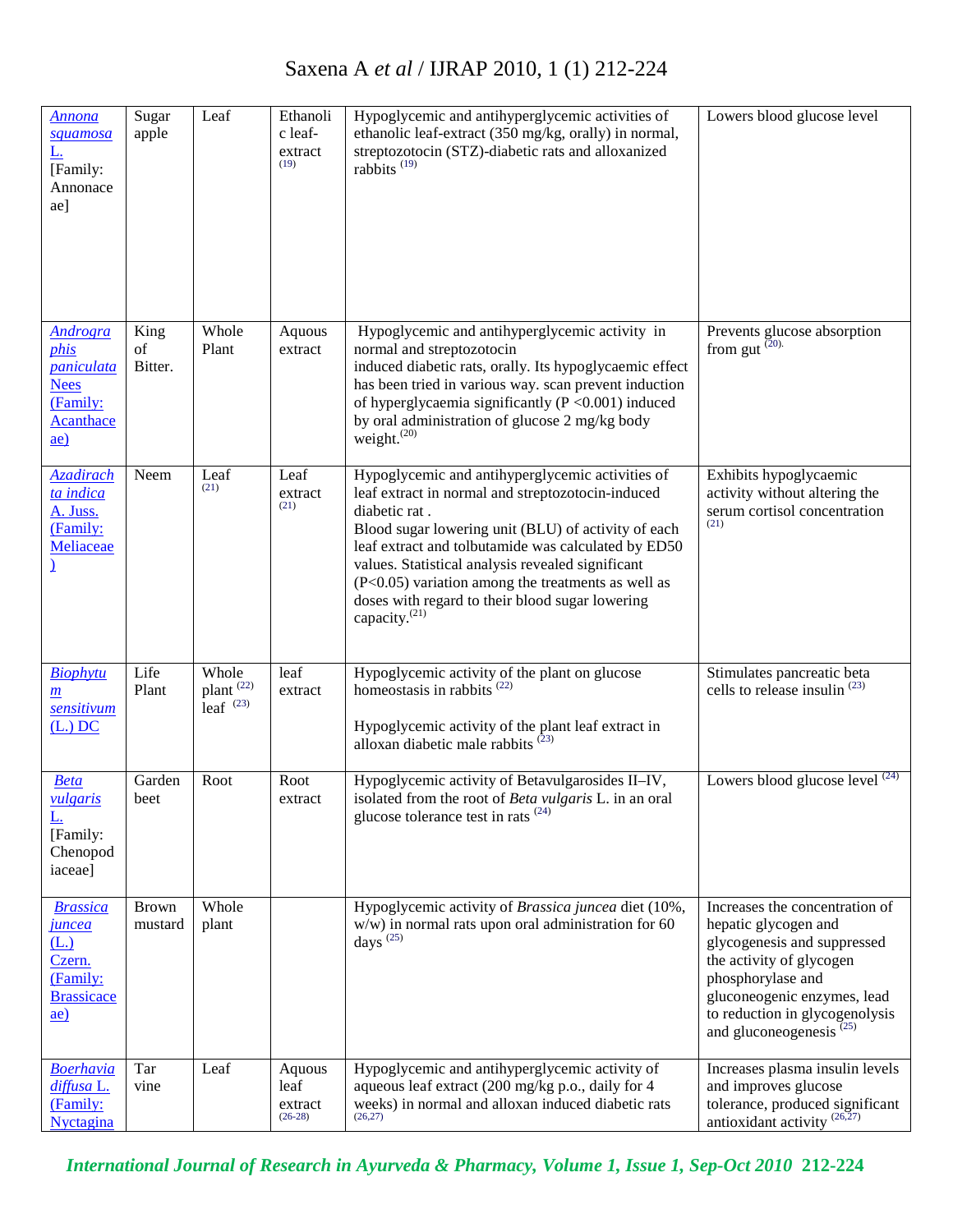| ceae)                                                                                         |                         |                               |                                                                                            | Hypoglycemic activity of aqueous leaf extract at a<br>dose of 100, 200 and 400 mg/kg in alloxan induced<br>diabetic rats $^{(28)}$                                                                                                                                                                                                                                                                                                                         |                                                                                                                                                                                                                                                                                                                                                                                                                                                                     |
|-----------------------------------------------------------------------------------------------|-------------------------|-------------------------------|--------------------------------------------------------------------------------------------|------------------------------------------------------------------------------------------------------------------------------------------------------------------------------------------------------------------------------------------------------------------------------------------------------------------------------------------------------------------------------------------------------------------------------------------------------------|---------------------------------------------------------------------------------------------------------------------------------------------------------------------------------------------------------------------------------------------------------------------------------------------------------------------------------------------------------------------------------------------------------------------------------------------------------------------|
| Cassia<br><i>auriculata</i><br>(Family:<br>Legumino<br>sae)                                   | Tanner'<br>S<br>Cassia  | Flower<br>(30)                | Aqueous<br>flower<br>Extract<br>(29, 30)                                                   | Antihyperglycemic and antihyperlipidemic activity of<br>aqueous flower extract in streptozotocin-induced<br>diabetic rats upon oral administration at different<br>doses for 30 days <sup>(30)</sup>                                                                                                                                                                                                                                                       | Suppresses enhanced<br>gluconeogenesis during<br>diabetes and enhance<br>utilization of glucose through<br>increased glycolysis<br>$^{(30)}$ in addition to pronounced<br>alpha-glucosidase inhibitory<br>actions resulting in a<br>significant and potent lowering<br>of blood glycemic response <sup>(29)</sup>                                                                                                                                                   |
| Caesalpin<br>$\underline{ia}$<br>bonducell<br>a(L)<br>Roxb.<br>(Family:<br>Cesalpina<br>ceae) | Chinese<br>Cinnam<br>on | $\text{Seed}^{(31)}$<br>33)   | The<br>aqueous<br>and 50%<br>ethanolic<br>seed<br>extracts<br>(31, 32)                     | Hypoglycemic and antihyperglycemic activities of<br>the aqueous and 50% ethanolic seed extracts in<br>normal and streptozotocin-diabetic rats <sup>(31)</sup><br>Hypoglycemic activity of aqueous and ethanolic<br>extracts in chronic type II diabetic model with an<br>increase in secretion of<br>insulin from isolated islets <sup>(32)</sup><br>Antihyperglycemic activity of the seed extracts in<br>type II diabetic Long Evans rat <sup>(33)</sup> | Increases the release of insulin<br>from pancreatic cells $^{(31)}$                                                                                                                                                                                                                                                                                                                                                                                                 |
| Cajanus<br>cajan(L.)<br>Millsp.<br>(Family:<br>Fabaceae)                                      | Pigeon<br>pea           | Leaves<br>and stem,<br>twings | Aqueous<br>leaf and<br>stem<br>extract<br>(34)                                             | Glucose tolerance enhancing activity of aqueous leaf<br>and stem extract in oral glucose tolerance test <sup>(34)</sup><br>Hypoglycemic activity of cooked diet in healthy<br>human volunteers $(35)$                                                                                                                                                                                                                                                      | Leaf juice is used against<br>diabetes. Seed paste is used as<br>energy stimulant. It Lowers<br>plasma glucose lavel.                                                                                                                                                                                                                                                                                                                                               |
| <b>Citrullus</b><br>colocynthi<br>s(L)<br>Schrad.<br>(Family:<br>Cucurbita<br>ceae)           | <b>Bitter</b><br>apple  | Seed $^{(36)}$                | Aqueous<br>extract,<br>glycosidi<br>c and<br>saponin<br>extract<br>(50)<br>$\text{mg/kg)}$ | Blood glucose lowering activity of aqueous seed<br>extract(300 mg/kg) in normal and streptozotocin<br>(STZ)-induced diabetic rats upon daily oral<br>dministration for 2 weeks $^{(36)}$                                                                                                                                                                                                                                                                   | The oral administration of<br>plant extract reduced the<br>plasma lavel of AST and LDH<br>significantly. The oral<br>administration of aqueous<br>extract of the plant can<br>ameliorate some of the toxic<br>effect of sterptozotocin <sup>(36)</sup> .                                                                                                                                                                                                            |
| Coccinia<br>indica<br>Wight &<br>Arn.<br>(Family:<br>Cucurbita<br>ceae)                       | <b>Ivy</b><br>gourd     | Leaves<br>$(37-40)$           | Alcoholi<br>c leaf<br>extract<br>$(37-40)$                                                 | Antihyperglycemic activity of dried extract (500<br>mg/kg p.o., for 6 weeks) in 30 diabetic patients <sup>(37)</sup><br>Hypoglycemic activity of the leaf extract in a double<br>blind<br>control trial in human subjects (39,40)<br>Blood glucose lowering activity of 60% ethanol leaf<br>extract (200 mg/kg, orally) $^{(38)}$                                                                                                                          | Suppresses glucose synthesis,<br>through depression of the key<br>gluconeogenic enzymes<br>glucose-6-phosphatase and<br>fructose-1,6-bisphosphatase<br>and enhances glucose<br>oxidation<br>by shunt pathway through<br>activation of its principal<br>enzyme<br>glucose-6-phosphate<br>dehydrogenase <sup>(38)</sup><br>Also has an insulin<br>secretagogue effect (39,40)<br>and acts like insulin by<br>correcting elevated enzymes in<br>glycolytic pathway and |

*International Journal of Research in Ayurveda & Pharmacy, Volume 1, Issue 1, Sep-Oct 2010* **212-224**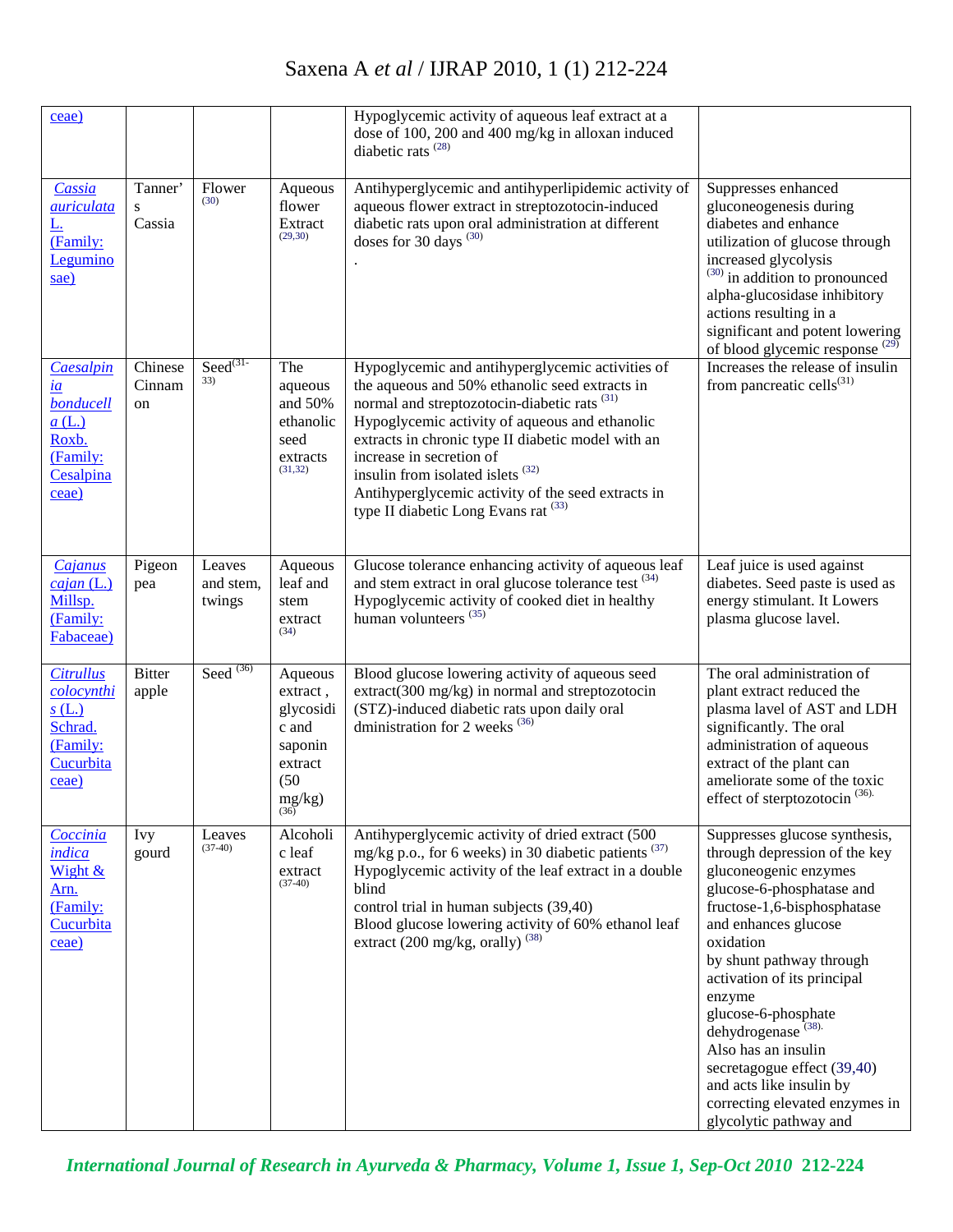|                                                                              |                                  |                 |                                                                                                            |                                                                                                                                                                                                                                                                                                                                                                                                                                                                                                                                                                          | restoring LPL activity in<br>lypolytic pathway with control<br>of hyperglycemia in diabetes<br>(37)                                                                                                                                                                          |
|------------------------------------------------------------------------------|----------------------------------|-----------------|------------------------------------------------------------------------------------------------------------|--------------------------------------------------------------------------------------------------------------------------------------------------------------------------------------------------------------------------------------------------------------------------------------------------------------------------------------------------------------------------------------------------------------------------------------------------------------------------------------------------------------------------------------------------------------------------|------------------------------------------------------------------------------------------------------------------------------------------------------------------------------------------------------------------------------------------------------------------------------|
| Casearia<br>esculenta<br>Roxb.<br>(Family:<br>Flacourtia<br>ceae)            | Carilla                          | Root            | Root<br>aquous<br>extract                                                                                  | Root extract (300 mg/kg p.o. for 45 days) in normal<br>and streptozotocin-induced diabetic rats <sup>(41)</sup>                                                                                                                                                                                                                                                                                                                                                                                                                                                          | Exhibits significant reduction<br>in blood glucose level, a<br>decrease in the activities of<br>glucose-6-phosphatase and<br>fructose-1,6-bishosphatase and<br>an increase in the activity of<br>liver hexokinase, resulting in<br>potent hypoglycemic<br>$\arcsin(y^{(41)}$ |
| Catharant<br>hus roseus<br>$(L)$ G.<br>Don.<br>(Family:<br>Apocynac<br>eae)  | Madaga<br>scar<br>periwin<br>kle | Leaf &<br>twigs | Ethanoli<br>c leaf<br>extract,<br>dichloro<br>methane:<br>methanol<br>extract<br>of leaves<br>and<br>twigs | Dichloromethane: methanol extract of leaves and<br>twigs in streptozotocin (STZ) induced diabetic rat<br>$(500 \text{ mg/kg p.o.}, \text{for } 7 \text{ and } 15 \text{ days})$ <sup>(42)</sup><br>The extract (500 mg/kg) in streptozotocin rats and in<br>oral glucose tolerance test <sup>(43)</sup>                                                                                                                                                                                                                                                                  | Increases metabolization of<br>glucose <sup>(42)</sup>                                                                                                                                                                                                                       |
| <b>Camellia</b><br>sinensis<br>Kuntze<br>(Family:<br>Theaceae)               | Green<br>tea                     | Leaves          | Hot<br>water<br>extract<br>of green<br>tea                                                                 | In streptozotocin (STZ)-diabetic rats (44,45)                                                                                                                                                                                                                                                                                                                                                                                                                                                                                                                            | Epigallocatechin gallate,<br>present in tea increases insulin<br>activity and prevent oxidative<br>damages, responsible for the<br>hypoglycemic activity <sup>(44,45)</sup>                                                                                                  |
| Enicostem<br>ma<br>littorale<br><b>Blume</b><br>(Family:<br>Gentiacea<br>e)  | Blume                            | Whole<br>plant  | whole<br>plant<br>aqueous<br>extract                                                                       | Whole plant aqueous extract $(1 \text{ and } 2 \text{ g/kg})$ in<br>alloxanized rats upon oral administration for 45 days<br>(46)<br>Insulin enhancing activity of a single dose of aqueous<br>extract of plant (15 g dry plant equivalent extract per<br>kg) in alloxan-induced diabetic rats $(47)$ Glucose<br>lowering activity of aqueous extract (2 g/kg p.o.)<br>daily for 6 weeks in neonatal non-insulin-dependent<br>diabetes mellitus (NIDDM) rats along with a<br>decrease in the elevated cholesterol, triglyceride and<br>creatinine levels <sup>(48)</sup> | Enhances glucose-induced<br>insulin release from isolated<br>rat pancreatic islets, mediated<br>through $K (+)$ -ATP channel-<br>dependent pathway <sup>(47)</sup>                                                                                                           |
| Eugenia<br><i>jambolana</i><br>Lam.<br>(Family:<br>Myrtaceae<br>$\mathbf{r}$ | Indian<br>black<br>berry         | Seed<br>powder, | Ethanoli<br>c whole<br>seeds &<br>seed coat<br>extracts<br>(49)                                            | Hypoglycemic activity of ethanolic whole seeds,<br>kernel<br>(100 mg/kg of body weight) and seed coat extracts in<br>streptozotocin-induced diabetic rats <sup>(49)</sup>                                                                                                                                                                                                                                                                                                                                                                                                | It exhibits normoglycemia and<br>better glucose tolerance <sup>(49)</sup>                                                                                                                                                                                                    |
| <b>Ficus</b><br>bengalens<br>is L.<br>(Family:<br>Moraceae)                  | Banyan                           | <b>Bark</b>     | $3 - 0 -$<br>beta-d-<br>galactos<br>yl<br>cellobios<br>ide<br>isolated<br>from<br>the bark<br>(50)         | Blood sugar lowering activity of a dimethoxy<br>derivative of<br>leucocyandin 3-O-beta-d-galactosyl cellobioside<br>isolated from the bark in normal and moderately<br>diabetic rats along with an increase in serum insulin<br>in the diabetic rats at a dosage of 250 mg/kg for a 2 h<br>period upon oral administration <sup>(50)</sup><br>Blood glucose lowering activity of bark extract in<br>processes <sup>(50)</sup>                                                                                                                                            | Inhibits insulin degradative<br>processes <sup>(50)</sup>                                                                                                                                                                                                                    |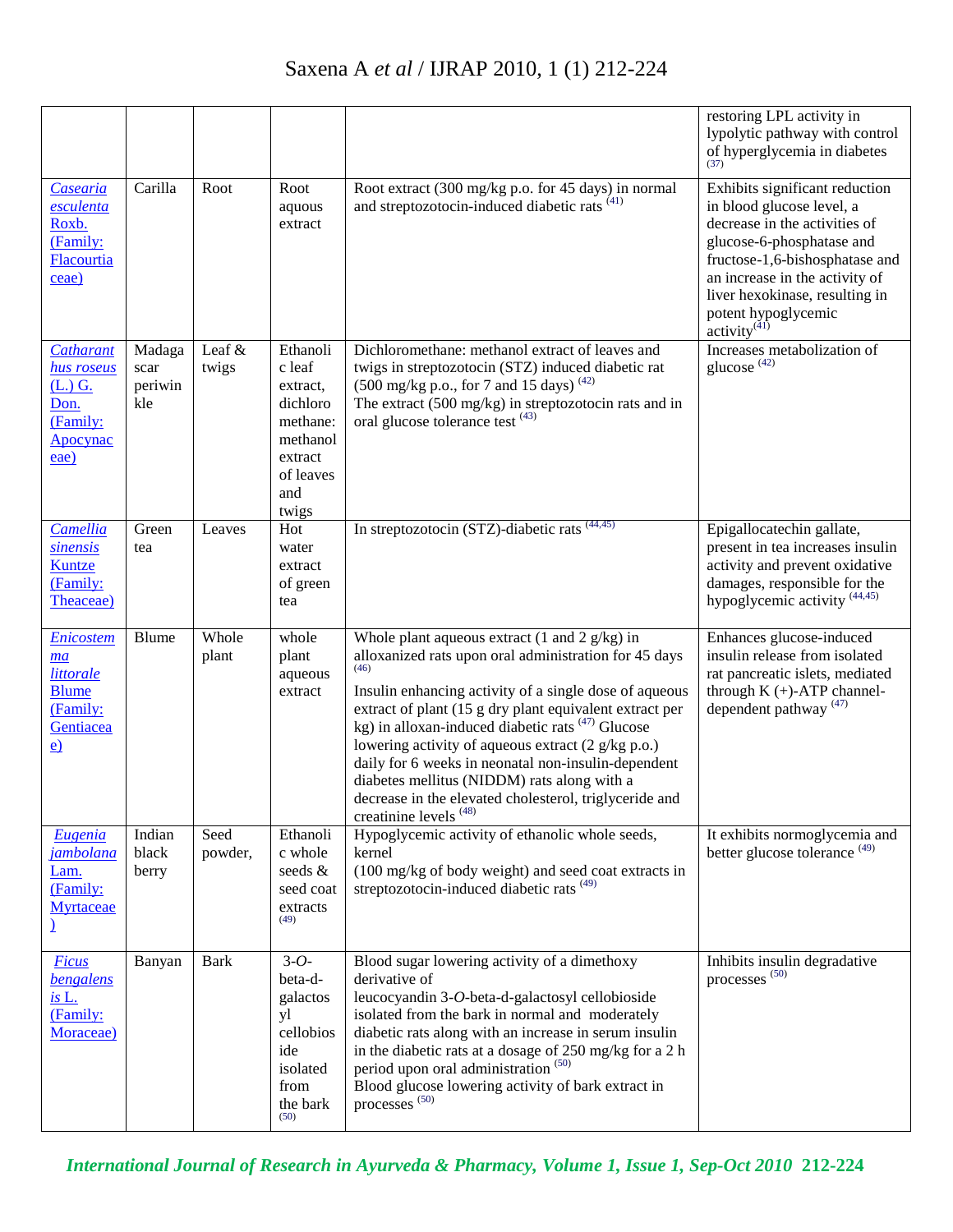| <b>Hibiscus</b><br>rosa<br>sinensis L.<br>(Family:<br>Malvacea<br>$\underline{e}$ | China<br>Rose          | Whole<br>plant,<br>leaf &<br>flower                      | Alcoholi<br>c leaf<br>extract<br>(51)<br>ethanol<br>extract<br>of the<br>plant <sup>(52)</sup> | Hypoglycemic activity of alcoholic leaf extract (250<br>mg/kg p.o. for seven consecutive days) in glucose<br>induced hyperglycemia<br>model in rats $\overline{51}$<br>Hypoglycemic activity of single dose of ethanol<br>extract of the plant in glucose-loaded rats at 120 min<br>and blood glucose lowering effect after repeated<br>administration for seven consecutive days at 30, 90<br>and 120 min after glucose loading<br>(52)                                                                                                                                                      | Stimulates insulin secretion<br>from pancreatic beta cells<br>(52)<br>and increases utilization of<br>glucose, either by direct<br>stimulation of glucose uptake<br><b>or</b><br>via the mediation of enhanced<br>insulin secretion <sup><math>(51)</math></sup> |
|-----------------------------------------------------------------------------------|------------------------|----------------------------------------------------------|------------------------------------------------------------------------------------------------|-----------------------------------------------------------------------------------------------------------------------------------------------------------------------------------------------------------------------------------------------------------------------------------------------------------------------------------------------------------------------------------------------------------------------------------------------------------------------------------------------------------------------------------------------------------------------------------------------|------------------------------------------------------------------------------------------------------------------------------------------------------------------------------------------------------------------------------------------------------------------|
| <b>Helicteres</b><br>isora L.<br>(Family:<br><b>Sterculiac</b><br>eae)            | Screw<br>tree          | Root                                                     | Ethanoli<br>c root<br>extract<br>(53)<br>butanol<br>root<br>extracts<br>(54)                   | Plasma glucose lowering activity of ethanolic root<br>extract (300 mg/kg, after 9 days of administration) in<br>insulin resistant and diabetic C57BL/KsJdb/db mice<br>associated with a reduction in plasma triglyceride<br>level $(53)$<br>Antihyperglycemic activity of butanol root extracts<br>(250 mg/kg) in glucose loaded rats <sup>(54)</sup>                                                                                                                                                                                                                                         | Acts through insulin-<br>sensitizing activity $(54)$                                                                                                                                                                                                             |
| <b>Mangifera</b><br>indica L.<br>(Family:<br>Anacardia<br>ceae)                   | Mango                  | Leaf                                                     | Aqueous<br>leaf<br>extract<br>(55)                                                             | Hypoglycemic activity of aqueous leaf extract (1 g/kg)<br>p.o.), given along with as well as 60 min before<br>glucose administration in streptozotocin-induced<br>diabetic rats <sup>(55)</sup><br>Hypoglycemic activity of Mangiferin (10 and 20<br>mg/kg, i.p. once daily for 28 days) in STZ induced<br>diabetic rats and improvement in oral glucose<br>tolerance in glucose-loaded normal rats upon chronic<br>administration (10 and 20 mg/kg, i.p.) for 14 days $(56)$                                                                                                                 | Possibly acts through intestinal<br>reduction of the absorption<br>of glucose $(55)$ as well as<br>pancreatic and extrapancreatic<br>mechanisms <sup>(56)</sup>                                                                                                  |
| Mucuna<br><i>pruriens</i><br>$(L.)$ DC.<br>(Family:<br>Legumino<br>sae)           | Velvet<br>bean         | Whole<br>plant<br>(57, 58)<br>powdere<br>d seeds<br>(94) | Alcohol<br>extract<br>of the<br>plant <sup>(57)</sup>                                          | Antihyperglycaemic effect of alcohol extract of the<br>plant (100, 200 and 400 mg/kg/day) in alloxanized<br>rats and insignificant glucose lowering effect in<br>streptozotocin (STZ) diabetic mice $(57)$<br>Blood glucose lowering activity of plant extract (200<br>mg/kg) upon daily oral feeding for 40 days in STZ-<br>diabetic mice <sup>(58)</sup><br>Blood glucose lowering activity of powdered seeds<br>$(0.5, 1 \text{ and} 2 \text{ g/kg})$ in normal rabbits and<br>hypoglycemic activity of the seed (1 and 2 g/kg body<br>weight) in alloxan-diabetic rabbits <sup>(59)</sup> | Possibly acts through<br>stimulation of the release of<br>insulin and/or by a direct<br>insulin-like action due to the<br>presence of trace elements like<br>manganese, zinc, etc. (59)                                                                          |
| <b>Morus</b><br>alba L.<br>(Family:<br>Moraceae)                                  | White<br>mulberr<br>y  | Leaf $(60)$                                              | Hot<br>water<br>extract<br>of leaves<br>(60)                                                   | Hypoglycemic activity of hot water extract of leaves<br>in fasted and non-fasted streptozotocin induced<br>diabetic mice at a dose of $200$ mg/kg, i.p. $(60)$                                                                                                                                                                                                                                                                                                                                                                                                                                | Acts by increasing glucose<br>uptake <sup>(60)</sup>                                                                                                                                                                                                             |
| Murraya<br>koeingii<br>(L.)<br>Spreng.<br>(Family:<br>Rutaceae)                   | curry-<br>leaf<br>tree | Leaf<br>(61, 62)                                         | leaf-<br>powder<br>(61, 62)                                                                    | Fasting as well as post-prandial blood sugar lowering<br>effect of leaf-powder in Type II diabetic patients<br>upon administration for a period of 1 month (61)<br>Blood sugar lowering effect of the leaves in normal<br>rats when administered as a diet $(10\%, v/v)$ for 60<br>days $^{(62)}$                                                                                                                                                                                                                                                                                             | Increases glycogenesis and<br>decreases glycogenolysis<br>and gluconeogenesis <sup>(62)</sup>                                                                                                                                                                    |
| <b>Ocimum</b><br>sanctum                                                          | Holy<br>Basil          | Whole<br>plant,<br>leaf                                  | Leaf<br>powder<br>(64)                                                                         | Plasma glucose lowering activity of plant extract<br>(200 mg/kg for 30 days) in STZ induced diabetic<br>animals revealing the effect of the extract on three                                                                                                                                                                                                                                                                                                                                                                                                                                  | Its powdered leaf has<br>produced potent<br>hypoglyycaemic and                                                                                                                                                                                                   |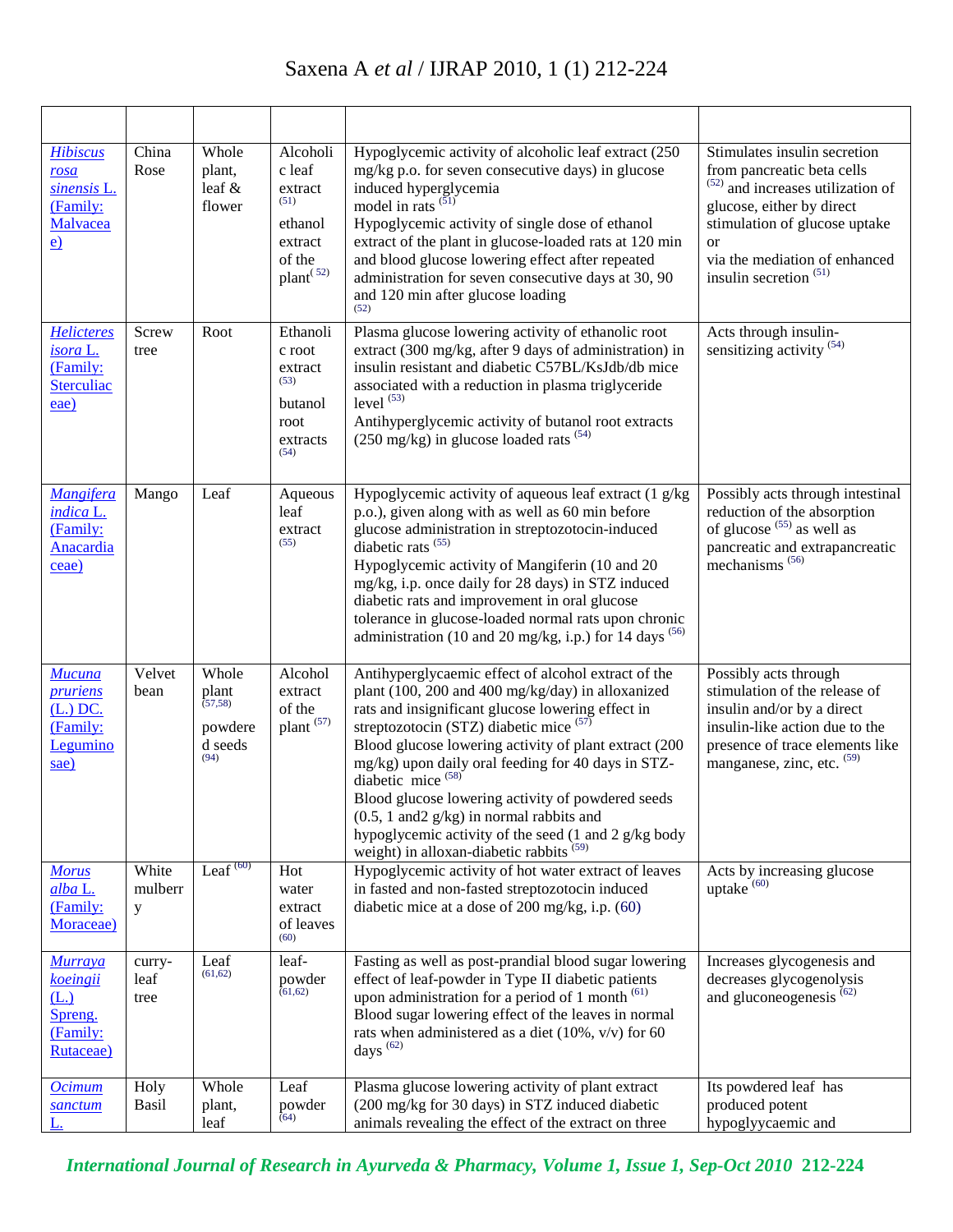| (Family:<br>Lamiacea<br>$\underline{e}$                                                            |                               | (63, 64)                                |                                                                                                                     | important enzymes of carbohydrate metabolism,<br>namely glucokinase, hexokinase and<br>phosphofructokinase <sup>(63)</sup><br>Fasting blood glucose level reducing activity of the<br>leaf powder, given along with food for 1 month, in<br>normal and diabetic rats <sup>(64)</sup>                                                                                                                                                                                                                                                       | hypolipidmic effect in normal<br>and diabetic rats <sup>(64)</sup> .<br>Administration of mention<br>dose led to decrease in plasma<br>glucose lavel by $24.6\%$ <sup>(63)</sup> |
|----------------------------------------------------------------------------------------------------|-------------------------------|-----------------------------------------|---------------------------------------------------------------------------------------------------------------------|--------------------------------------------------------------------------------------------------------------------------------------------------------------------------------------------------------------------------------------------------------------------------------------------------------------------------------------------------------------------------------------------------------------------------------------------------------------------------------------------------------------------------------------------|----------------------------------------------------------------------------------------------------------------------------------------------------------------------------------|
| Punica<br>granatum<br><u>L.</u><br>(Family:<br>Punicacea<br>e)                                     | Pomegr<br>anate               | Flower<br>(65)<br>seed $(66)$           | Methano<br>lic seed<br>extract<br>(65)<br>ethanolic<br>flower<br>extract<br>(66)                                    | Hypoglycemic activities of methanolic seed extract<br>(150, 300 and 600 mg/kg p.o.) in strepotozotocin<br>diabetic rats at the end of 12 h $^{(65)}$<br>Blood glucose lowering activity of a 50% $(v/v)$<br>ethanolic flower extract in glucose fed and<br>alloxanized hyperglycemic rats <sup>(66)</sup>                                                                                                                                                                                                                                  | Led to significant blood<br>glucose lowering effect in<br>normal, glucose-fed<br>hypoglycaemic and alloxan-<br>induced diabetic rats. <sup>(66)</sup>                            |
| Salacia<br>reticulata<br>Wight.<br>(Family:<br>Celastacea<br>e)                                    | Salacia                       | Whole<br>Plant $(67)$                   | Plant tea<br>(67)<br>aqueous<br>decoctio<br>$n^{(68, 69)}$                                                          | Hypoglycemic activity of plant tea in type II diabetic<br>patients in a randomised single centre double blind<br>cross over clinical trial (67)<br>Blood glucose lowering effect of aqueous decoction<br>in fasted<br>animals with improved glucose tolerance in<br>laboratory animals<br>(68, 69)                                                                                                                                                                                                                                         | Inhibits alpha-glucosidase<br>activity <sup>(68,69)</sup>                                                                                                                        |
| <b>Salacia</b><br>oblonga<br>Wall.<br>(Family:<br>Celastacea<br>e)                                 |                               | Whole<br>Plant $(70)$                   | Extract<br>along<br>with an<br>alpha<br>glucosid<br>age $(70)$                                                      | Plasma glucose and serum insulin reducing activity<br>of the extract $(1000 \text{ mg/kg})$ along with an alpha<br>glucosidage inhibitory activity in a double-masked<br>randomized cross over clinical study in healthy adults                                                                                                                                                                                                                                                                                                            | The given dose reduced the<br>plasma glucose and serum<br>insulin incremental area under<br>the curve by 23 $& 29\%$<br>respectively <sup><math>(70)</math></sup>                |
| <b>Swertia</b><br>chirayita<br>(Roxb. ex<br>Fleming)<br>H. Karst.<br>(Family:<br>Gentianac<br>eae) | Indian<br>Gentian             | Whole<br>Plant<br>(71, 72)              | Hexane<br>fraction<br>of the<br>plant <sup>(73)</sup><br>Hexane<br>fraction<br>of 95%<br>ethanol<br>extract<br>(74) | Blood sugar lowering effect of Swerchirin (50 mg/kg)<br>p.o.) in healthy and streptozotocin treated (35 mg/kg<br>i.v.) Charles Foster strain albino rats $(71,72)$<br>Insulin releasing effect of the hexane fraction of the<br>plant (250 mg/kgbody weight p.o. per day for 28<br>days) in albino rats along with a significant rise in<br>liver glycogen $(73)$<br>Blood glucose lowering activity of hexane fraction of<br>95% ethanol extract (250 mg/kg) in fed, glucose<br>loaded and tolbutamide pretreated animals <sup>(74)</sup> | Stimulates insulin release from<br>islets of Langerhans<br>by depleting aldehyde-fuchsin<br>stained beta-granules<br>and immunostained insulin $(71)$                            |
| <b>Scoparia</b><br>dulcis L.<br>(Family:<br>Scrophula<br>riaceae)                                  | Sweet<br><b>Broom</b><br>weed | Whole<br>Plant $^{(75)}$<br>Leaf $(76)$ | Plant<br>extracts<br>(75)<br>aqueous<br>leaf<br>extract<br>(76)                                                     | The insulin secretagogue activity of the plant extracts<br>in isolated mice pancreatic islets at a dose of 10<br>$mg/ml$ <sup><math>(75)</math></sup><br>Hypoglycemic activity of aqueous leaf extract (0.15,<br>0.30 and 0.45 g/kg body weight for 45 days p.o.) in<br>experimental diabetic rats along with a reduction in<br>glycosylated haemoglobin and an increase in total<br>haemoglobin <sup>(76)</sup>                                                                                                                           | It potentiates insulin pancreatic<br>islets $(75)$ release from<br>pancreatic islets                                                                                             |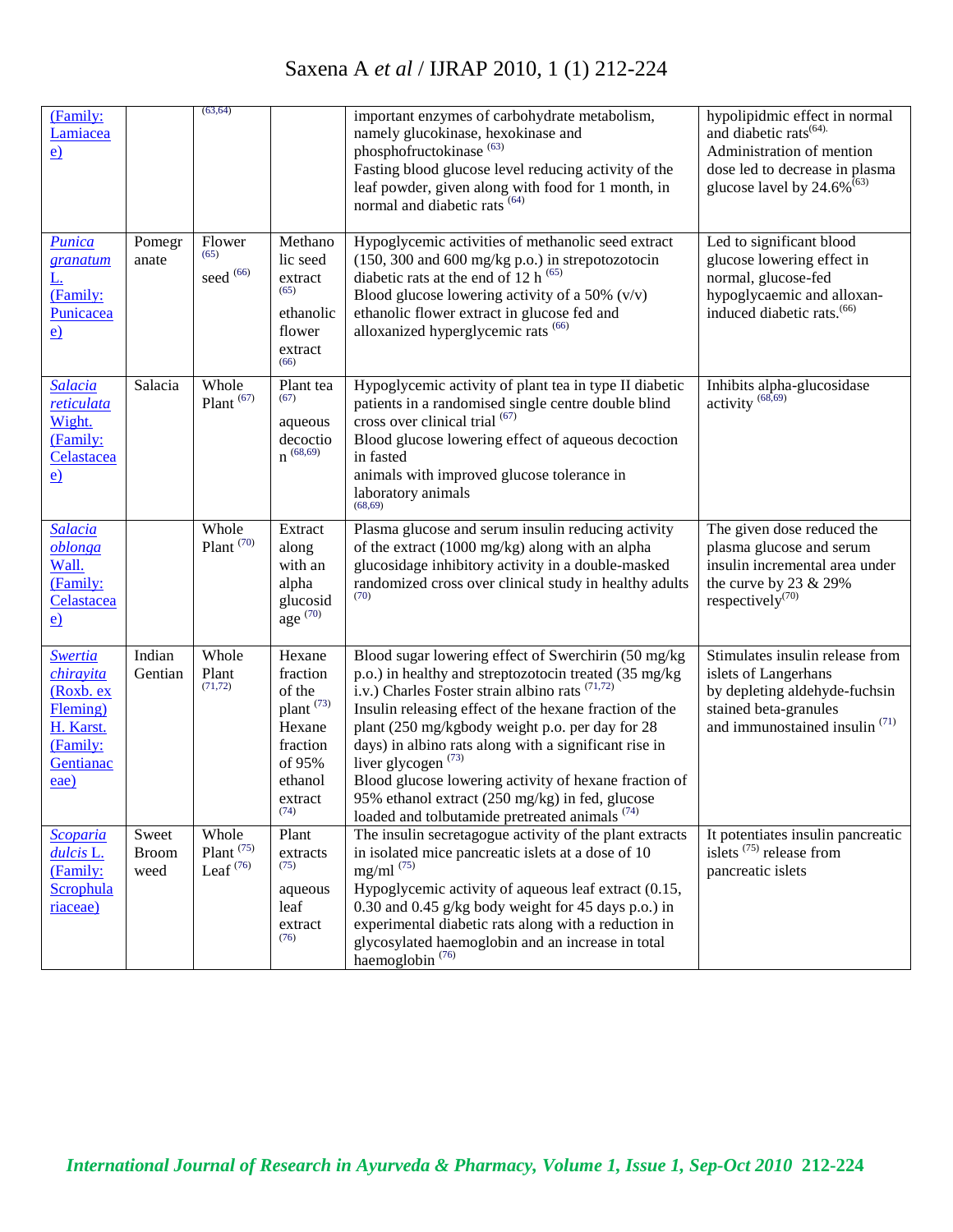#### **CONCLUSION**

Diabetes is a disorder of carbohyderate, fat and protrin metabolism caused due to attenuate production of insulin or due to its inhibitory action. Herbal treatments for diabetes have been used in patients with insulin dependent and non-insulin dependent diabetes, diabetic retinopathy, diabetic neuropathy etc. scientific validation of several Indian plants species have proved the efficacy of the herbs in reducing the blood sugar level. Hence extensive research is required to find out the mechanism of the action as well as the bioactivity of other compounds in crude extracts and to exploit their therapeutic potential to combat various disease. A discovery of novel efficacious drug can be developed through the extensive investigation of bioactivity of various compounds their mechanism of action pharmacotheraputic, toxicity, standardization and clinical trails. Thus in near future the herbal plants may play very important role in modern system of medicine.

#### **ACKNOWLEDGEMENT**

The authors are grateful to Dr. Ayodhyya singh Reader in M.M.H. college Ghaziabad for his continuous support and inspiration.

#### **REFERENCE**

- 1. Biswas K, chattopadhyay I, Banerjee RK & Bandyopadhyay U. Biological activities and medicinal properties of neem (Azadirachta indica) curr sci, 2002; 82:1336.
- 2. Bandopadhyay U, Biswas K, Chatterjee R, Bandopadyay D, chattopadhyay I, Ganguly C K, Chakraborty T, Bhattacharya K, & Banerjee RK., Gastroprotective effect of Neem(Azadirachta indica) bark extract: possible involvement of H+-K+-ATPase inhibition and scavenging of hydroxyl radical, Life sci, 2002; 71; 2845.
- 3. Chattopadhyay I, Nandi B, Chatterjee R, Biswas K, Bandyopadhyay U & Banerjee RK., Mechanism of antiulcer effect of Neem (Azadirachta indica) leaf extract: Effect on H+-K+-ATPase, oxidative damageand apoptosis, Inflammopharmacology 2004 ; 12: 153.
- 4. Chattopadhyay I, Bandyopadhyay U, Biswas K, Maity P & banerjee R K., Indomethacin inactivates gastric Peroxidase to induce reactive-oxygen-mediated gastric mucosal injury and curcumin protects it by preventing peroxidase inactivation and scavenging reactive oxygen, Free radical Biology and Medicine, 2006 ;40: 1397.
- 5. Chattopadhyay I, Biswas K, Bandopadhyay U & Banerjee RK. Turemeric and curcumin: Biological actions and medicinal applications, Curr Sci, 2004; 87: 44.
- 6. Cragg GM, Newman DJ & Snader K M. Natural products in Drug discovery and development, J Nat Prod,1997; 60: 52.
- 7. De Smet PA .The role of plant derived drugs and herbal medicines in healthcare, Drugs, 1997; 54: 801.
- 8. Shu YZ. Recent natural products based drug development: a pharmacological industry perspective, J Nat Prod1998; 61: 1053.
- 9. Swarnakar s, Ganguly K, Kundu P Banerjee A, Maity P & sharma AV. Curcumin regulates expression and activity of matrix metalloprotinases 9 and 2 during prevention and healing of indomathacin-induced gastric ulcer. J Biol Chem, 2005; 280: 9409.
- 10. Pallab M, Dhananjyay H, Uday Bandyopadyay & Mishra DK.. Biological activities of crude extracts and chemical constituents of Bael(Aegle marmelos), Indian journal of Experimental Biology 2009 ; 47: 849-861
- 11. ICMR. Collaborating center new delhi, flexible dose open trial of vijaysar in case of newly diagnosed non-insulin dependent diabetes mellitus. Indian journal of medical research, 1998; 108: 24-29.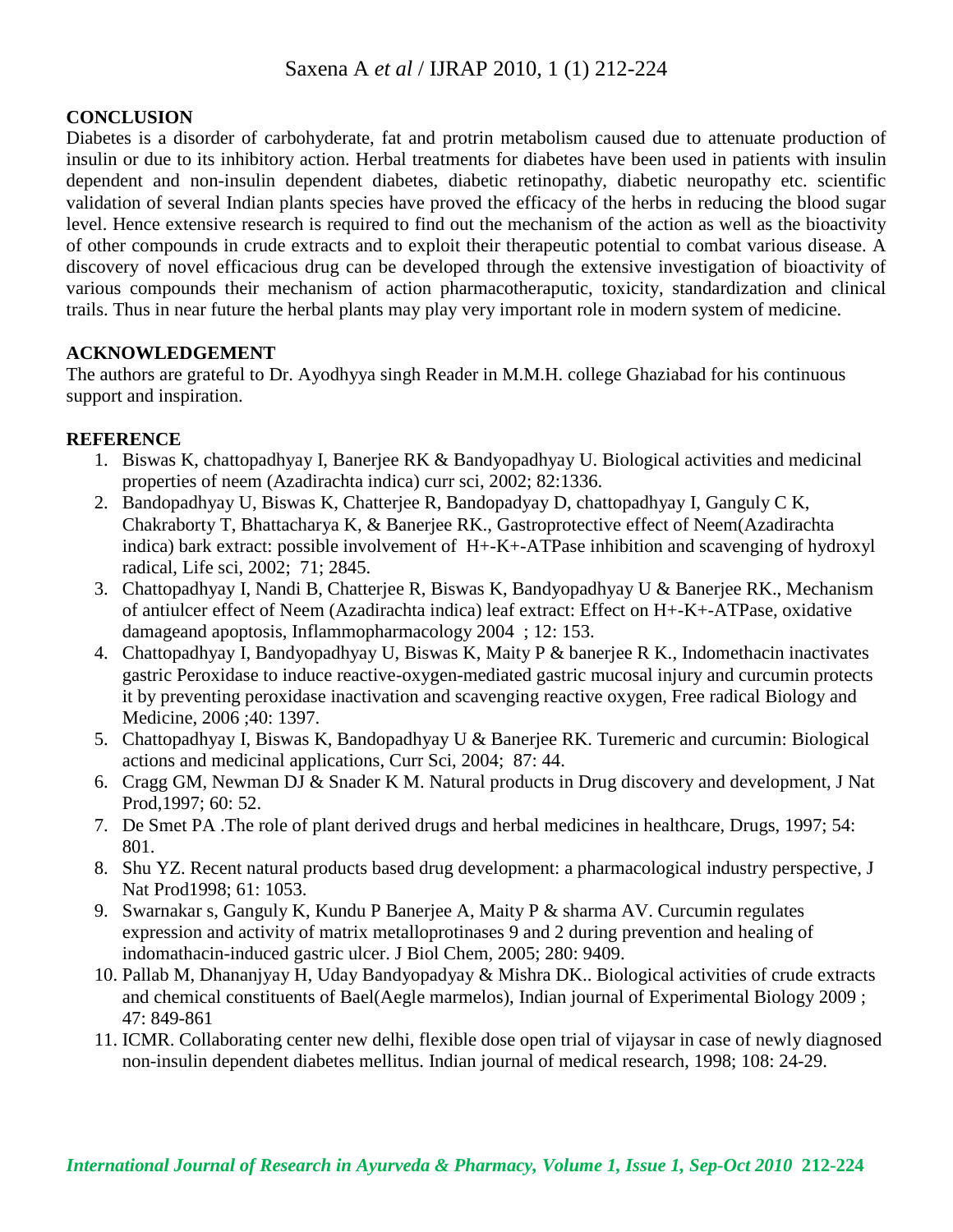- 12. Das, AV., Padayatti, PS., Paulose, CS. Effect of leaf extract of *Aegle marmelose* (L.) Correa ex Roxb. on histological and ultrastructural changes in tissues of streptozotocin induced diabetic rats. Indian Journal of Experimental Biology1996; 34: 341–345.
- 13. Sachdewa, A., Raina, D., Srivastava, AK., Khemani, LD. Effect of *Aegle marmelos* and *Hibiscus rosa sinensis* leaf extract on glucose tolerance in glucose induced hyperglycemic rats (Charles foster). Journal of Environmental Biology . 2001;22: 53–57.
- 14. Augusti, KT. Studies on the effects of a hypoglycemic principle from *Allium Cepa* Linn. Indian Journal of Medical Research 1973; 61: 1066–1071.
- 15. Jain, RC., Vyas, CR. Garlic in alloxan-induced diabetic rabbits.American. Journal of Clinical Nutrition 1975;28: 684–685.
- 16. Rajasekaran, S., Sivagnanam, K., Ravi, K., Subramanian, S. Hypoglycemic effect of *Aloe vera* gel on streptozotocin-induced diabetes in experimental rats. Journal of Medicinal Food. 2004; 7: 61–66.
- 17. Okyar, A., Can, A., Akev, N., Baktir, G., Sutlupinar, N. Effect of *Aloe vera* leaves on blood glucose level in type I and type II diabetic rat models. Phytotherapy Research. 2001; 15: 157–161.
- 18. Subramoniam, A., Pushpangadan, P., Rajasekharan, S., Evans, DA., Latha, PG., Valsaraj, R.. Effects of *Artemisia pallens* Wall on blood glucose levels in normal and alloxan-induced diabetic rats. Journal of Ethnopharmacology 1996; 50:13–17.
- 19. Gupta, RK., Kesari, AN., Murthy, PS., Chandra, R., Tandon, V., Watal, G. Hypoglycemic and hypoglycemic effect of ethanolic extract of leaves of *Annona squamosa* L. in experimental animals. Journal of Ethnopharmacology 2005; 99: 75–81.
- 20. Yu, BC., Hung, CR., Chen, WC., Cheng, JT. Antihyperglycemic effect of andrographolide in streptozotocin-induced diabetic rats. Planta Medica2003; 69: 1075–1079.
- 21. Chattopadhyay, R.R. A comparative evaluation of some blood sugar lowering agents of plant origin. Journal of Ethnopharmacology 1999; 67: 367–372.
- 22. Puri, D. The insulinotropic activity of a Nepalese medicinal plant *Biophytum sensitivum*: preliminary experimental study. Journal of Ethnopharmacology 2001;78: 89–93.
- 23. Puri, D., Baral, N. Hypoglycaemic effect of *Biophytum sensitivum* in the alloxan diabetic rabbits. Indian Journal of Physiology and Pharmacology1998; 42: 401–406.
- 24. Yoshikawa, M., Murakami, T., Kadoya, M., Matsuda, H., Muraoka, O., Yamahara, J., Murakami, N. Medicinal foodstuff. III. Sugar beet. Hypoglycemic oleanolic acid oligoglycosides, betavulgarosides I, II, III, and IV, from the root of *Beta vulgaris* L. (Chenopodiaceae). Chemical and pharmaceutical Bulletin (Tokyo) 1996; 44: 1212–1217.
- 25. Khan, BA., Abraham, A., Leelamma, S. Hypoglycemic action of *Murraya koeingii* (curry leaf) and *Brassica juncea* (mustard): mechanism of action. Indian Journal of Biochemistry and Biophysics 1995;32: 106–108.
- 26. Satheesh, MA., Pari, L Antioxidant effect of *Boerhavia diffusa* L. in tissues of alloxan induced diabetic rats. Indian Journal of Experimental Biology. 2004; 42: 989–992.
- 27. Satheesh, MA., Pari, L. Antioxidant effect of *Boerhavia diffusa* L. in tissues of alloxan induced diabetic rats. Indian Journal of Experimental Biology. 2004; 42: 989–992.
- 28. Chude, MA., Orisakwe, OE., Afonne, OJ., Gamaniel, KS., Vongtau, OH ,Obi, E. Hypoglycaemic effect of the aqueous extract of *Boerhavia diffusa* leaves. Indian Journal of Pharmacology2001; 33: 215–216
- 29. Abesundara, KJ., Matsui, T., Matsumoto, K.. Alpha-glucosidase inhibitory activity of some Sri Lanka plant extracts, one of which, *Cassia auriculata*, exerts a strong antihyperglycemic effect in rats comparable to the therapeutic drug acarbose. Journal of Agricultural and Food Chemistry2004; 52: 2541–2545.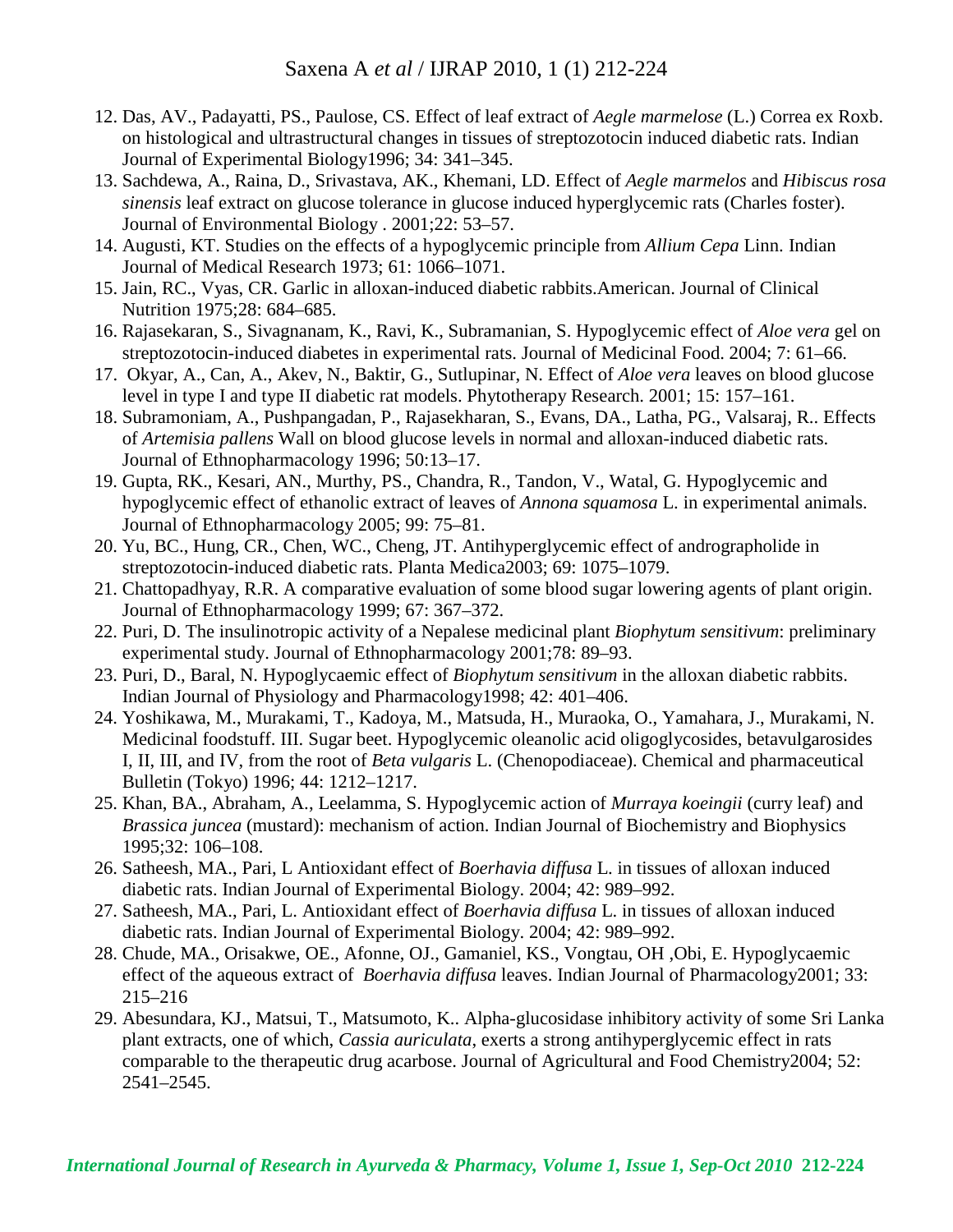- 30. Latha, M., Pari, L. Preventive effects of *Cassia auriculata* L. flowers on brain lipid peroxidation in rats treated with streptozotocin. Molecular and Cellular Biochemistry 2003; 243: 23–28.
- 31. Sharma, SR., Dwivedi, SK., Swarup, D. Hypoglycemic, antihyperglycemic and hypolipidemic activities of *Caesalpinia bonducella* seeds in rats. Journal of Ethnopharmacology 1997; 58: 39–44.
- 32. Chakrabarti, S., Biswas, TK., Seal, T., Rokeya, B., Ali, L., Azad Khan, AK., Nahar, N., Mosihuzzaman, M., Mukherjee, B. Hypoglycemic activity of *Caesalpinia bonducella* F. in chronic type 2 diabetic model in Long-Evans rats and evaluation of insulin secretagogue property of its fractions on isolated islets. Journal of Ethnopharmacology 2005;97: 117–122.
- 33. Chakrabarti, S., Biswas, TK., Rokeya, B., Ali, L., Mosihuzzaman, M., Nahar, N., Khan, AK., Mukherjee, B. Advanced studies on the hypoglycemic effect of *Caesalpinia bonducella* F. in type 1 and 2 diabetes in Long Evans rats. Journal of Ethnopharmacology 2003;84: 41–46.
- 34. Esposito Avella, M., Diaz, A., de Gracia, I., de Tello, R., Gupta, MP. Evaluation of traditional medicine: effects of *Cajanus cajan* L. and of *Cassia fistula* L. on carbohydrate metabolism in mice. Revista Medica de Panama 1991; 16: 39–45.
- 35. Panlasigui, LN., Panlilio, LM., Madrid, JC. Glycemic response in normal subjects to five different legumes commonly used in the Philippines. International Journal of Food Science and Nutrition1995; 46:155–160.
- 36. Al-Ghaithi, F., El-Ridi, MR., Adeghate, E., Amiri, M.H. 1995. Biochemical effects of *Citrullus colocynthis* in normal and diabetic rats. Molecular and Cellular Biochemistry 1995;261: 143–149.
- 37. Kamble, SM., Kamlakar, PL., Vaidya, S., Bambole, VD. Influence of *Coccinia indica* on certain enzymes in lycolytic and lipolytic pathway in human diabetes. Indian Journal of Medical Science1998; 52: 143–146.
- 38. Shibib, BA., Khan, LA., Rahman, R. Hypoglycemic activity of *Coccinia indica* and *Momordica charantia* in diabetic rats: depression of the diabetic mice. Journal of Asian Natural Product Research1993; 2: 321– 327.
- 39. Platel, K., Srinivasan, K. Plant foods in the management of diabetes mellitus: vegetables as potential hypoglycemic agents. Die Nahrung. 1997; 41:68–74.
- 40. Azad Khan, AK., Akhtar, S., Mahtab, H. *Coccinia indica* in the treatment of patients with diabetes mellitus. Bangladesh Medical Research Council Bulletin 1979;5: 60–66.
- 41. Prakasam, A., Sethupathy, S., Pugalendi, KV. Antihyperglycaemic effect of *Casearia esculenta* root extracts in streptozotocin-induced diabetic rats. Pharmazie2002; 57; 758–760.
- 42. Singh, SN., Vats, P., Suri, S., Shyam, R., Kumria, MM., Ranganathan, S., Sridharan, K.. Effect of an hypoglycemic extract of *Catharanthus roseus* on enzymic activities in streptozotocin induced diabetic rats. Journal of Ethnopharmacology 2001; 76: 269–277.
- 43. Chattopadhyay, RR., Sarkar, SK., Ganguly, S., Banerjee, RN., Basu, TK.. Hypoglycemic and antihyperglycemic effect of leaves of *Vinca rosea* Linn. Indian Journal of Physiology and Pharmacology1991; 35: 145– 151.
- 44. Anderson, RA., Polansky MM. Tea enhances insulin activity. Journal of Agricultural and Food Chemistry 2002; 50, 7182–7186.
- 45. Gomes, A., Vedasiromoni, JR., Das, M., Sharma, RM., Ganguly, DK. Anti-hyperglycemic effect of black tea (*Camellia sinensis*) in rat. Journal of Ethnopharmacology1995; 45: 223–226.
- 46. Srinivasan, M., Padmanabhan, M., Prince, PS. Effect of aqueous *Enicostemma littorale* Blume extract on key carbohydrate metabolic enzymes, lipid peroxides and antioxidants in alloxan-induced diabetic rats. Journal of Pharmcy and Pharmacology2005; 57: 497–503.
- 47. Maroo, J., Vasu, VT., Aalinkeel, R., Gupta.S. Glucose lowering effect of aqueous extract of *Enicostemma littorale* Blume in diabetes: a possible mechanism of action. Journal of Ethnopharmacology2002; 81: 317– 320.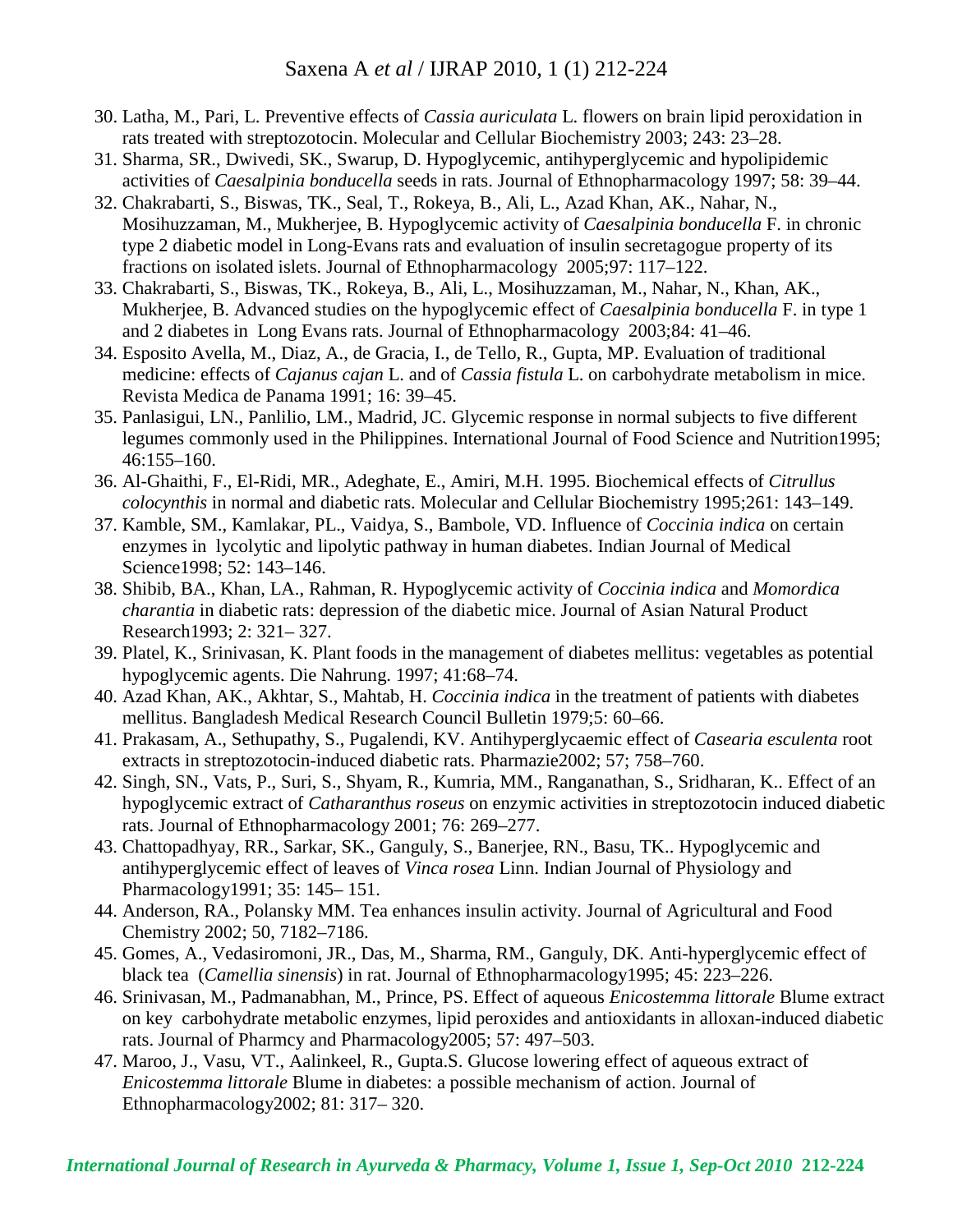- 48. Murali, B., Upadhyaya, UM., Goyal, RK. Effect of chronic treatment with *Enicostemma littorale* in non-insulin-dependent diabetic (NIDDM) rats. Journal of Ethnopharmacology2002; 81: 199–204.
- 49. Ravi, K., Ramachandran, B., Subramanian, S. Protective effect of *Eugenia jambolana* seed kernel on tissue antioxidants in streptozotocininduced diabetic rats. Biological and Pharmaceutical Bulletin2004; 27: 1212–1217.
- 50. Kumar, RV., Augusti, KT. Hypoglycemic effect of a leucocyanidin derivative isolated from the bark of *Ficus bengalensis* Linn. Indian Journal of Biochemistry and Biophysics1989; 26: 400–404.
- 51. Sachdewa, A., Nigam, R., Khemani, L.D. Hypoglycemic effect of *Hibiscus rosa sinensis* L. leaf extract in glucose and streptozotocin induced hyperglycemic rats. Indian Journal of Experimental Biology2001b; 39:284–286.
- 52. Sachdewa, A., Khemani, LD. A preliminary investigation of the possible hypoglycemic activity of *Hibiscus rosa-sinensis*. Biomedical and Environmental Sciences1999; 12: 222–226.
- 53. Chakrabarti, R., Vikramadithyan, RK., Mullangi, R., Sharma, VM., Jagadheshan, H., Rao, YN., Sairam, P., Rajagopalan, R. Hypoglycemic and hypolipidemic activity of *Helicteres isora* in animal models. Journal of Ethnopharmacology 2002; 81: 343–349.
- 54. Venkatesh, S., Dayanand Reddy, G., Reddy, Y.S., Sathyavathy, D., Madhava Reddy, B. Effect of *Helicteres isora* root extracts on glucose tolerance in glucose-induced hyperglycemic rats. Fitoterapia2004; 75: 364– 367.
- 55. Aderibigbe, A.O., Emudianughe, T.S., Lawal, BA. Antihyperglycaemic effect of *Mangifera indica* in rat. Phytotherapy Research 1999; 13: 504–507.
- 56. Murugananda S, Srinivasan K., Gupta, S, Gupta, PK., Lal, J. Effect of Mangifera indica on hyperglycemia and atherogenicity in streptozotocin diabetic rats. Journal of Ethnopharmacology2005; 97: 497–501.
- 57. Rathi SS, Grover JK. Vats V. The effect of *Momordica charantia* and *Mucuna pruriens* in experimental diabetes and their effect on key metabolic enzymes involved in carbohydrate metabolism. Phytotherapy Research2002; 16: 236–243
- 58. Grover JK., Vats V, Rathi SS, Dawar R. Traditional Indian antidiabetic plants attenuate renal hypertrophy, urine volume and albuminuria in streptozotocin induced diabetic mice. Journal of Ethnopharmacology2001; 76: 233–238.
- 59. Akhtar MS, Qureshi AQ, Iqbal J. Hypoglycemic evaluation of *Mucuna pruriens* Linn. seeds. Journal of Pakistan Medical Association 1990;40: 147–150.
- 60. Chen, F, Nakashima N, Kimura I, Kimura M. Hypoglycemic activity and mechanisms of extracts from mulberry leaves (*Folium mori*) and cortex mori radicis in streptozotocin-induced diabetic mice. Yakugaku Zasshi1995; 115: 476–482.
- 61. Iyer UM, Mani UV. Studies on the effect of curry leaves supplementation (*Murraya koeingii*) on lipid profile, glycated proteins and amino acids in non-insulin-dependent diabetic patients. Plant Foods and Human Nutrition1990; 40: 275–282.
- 62. Khan BA., Abraham A, Leelamma S. Hypoglycemic action of *Murraya koeingii* (curry leaf) and *Brassica juncea* (mustard): mechanism of action. Indian Journal of Biochemistry and Biophysics 1995;32: 106–108.
- 63. Vats V, Yadav SP, Grover JK. Ethanolic extract of *Ocimum sanctum* leaves partially attenuates streptozotocin-induced alterations in glycogen content and carbohydrate metabolism in rats. Journal of Ethnopharmacology2004a; 90: 155–16
- 64. Rai V, Iyer U, Mani UV. Effect of Tulsi (*Ocimum sanctum*) leaf powder supplementation on blood sugar levels, serum lipids and tissue lipids in diabetic rats. Plant Foods and Human Nutrition 1997; 50: 9–16.